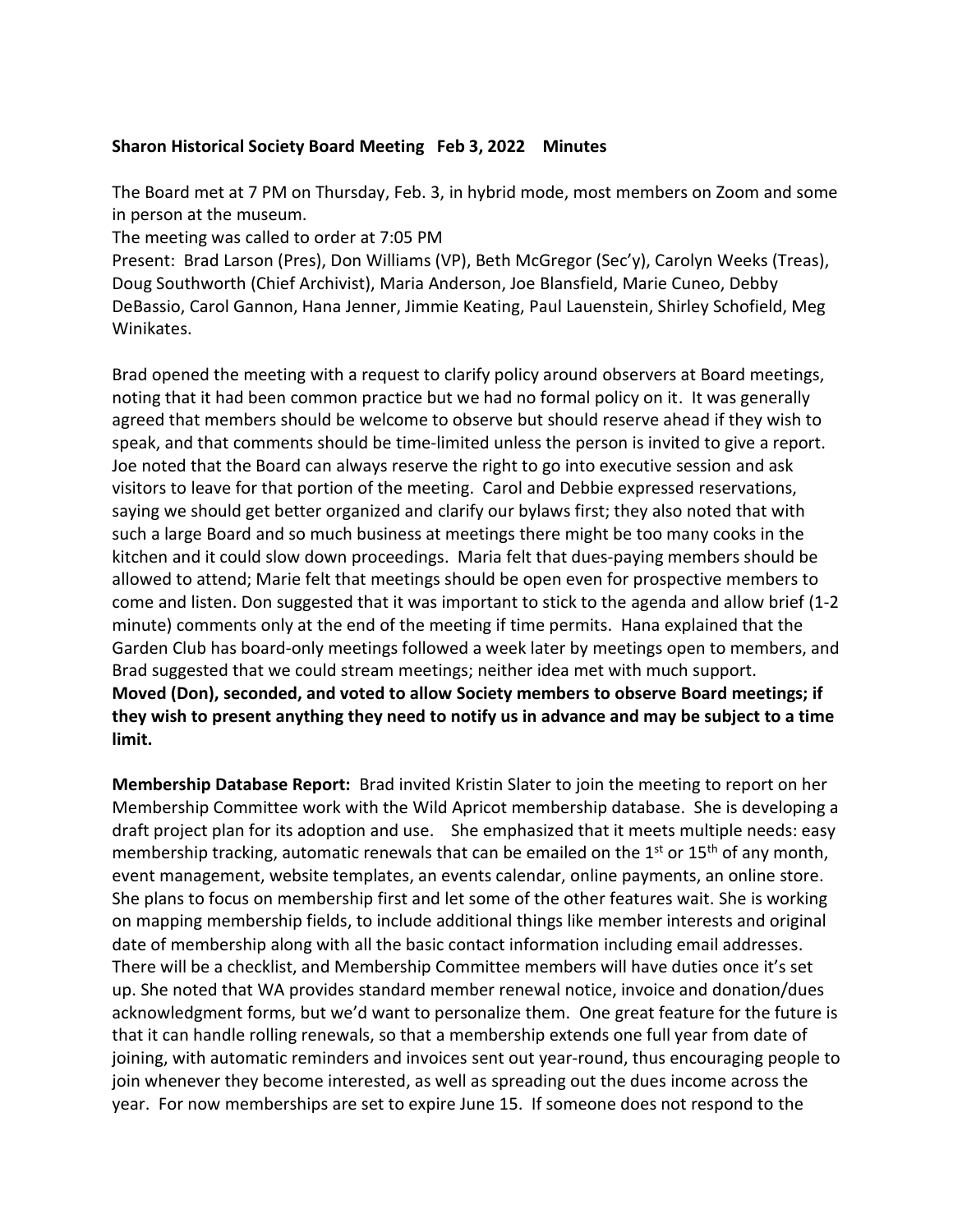automatic reminders and invoices, they would be flagged in a report (reports are easy to run) and we could contact them. If they don't renew, we can suspend their membership as of the expiration date, but keep a record of them.

She also noted WA's value in event management. The events calendar can be linked to member records; if people register for events, we can see who turned up for what events, which helps target audiences and volunteers for various types of activities.

One limitation she has encountered so far is in the 'bundling' feature; she needs to record all names in a household as one bundle in order not to lose any information on the family members. She also stressed the caveat that there needs to be a consistent format for data entry; anyone working on data entry would need to follow a format manual.

Asked if we should buy the WA package now, Kristin said that she can continue to test the system, populating it with up to 50 names for free; she suggested that a few of us can work with it for up three months, enter some events, and see how it goes. We had previously authorized a renewable trial purchase for three months, but she noted that it's cheaper to purchase for a year, so felt it was better to play with it for free, and if satisfied it will be easy to buy with one phone call. She plans to report to the Board a week before each board meeting. Brad expressed a desire to start on the website option it offers. Paul suggested that we continue the free service for a month and reconsider what to do next month. General agreement with the plan and thanks to Kristin were expressed, and she was encouraged to proceed; no formal vote was taken.

**Historical Reflection:** Shirley, inspired by the many comments she saw in the past week about the big snowfall and the unplowed sidewalks, decided to make that the subject of her reflection. She noted that in the first half of the last century, there weren't many sidewalks in Sharon; people just walked in the roads. There were concrete sidewalks near the center of town, extending only as far as Summit Avenue, and some gravel sidewalks edged with stones elsewhere. Through the 1940's, the town had one sidewalk plow, with a wooden triangular blade, pulled by a horse, with a DPW employee holding the reins. In the center of town, men shoveled snow by hand and threw it up onto a truck to cart if off and dump it. A second truck then came by with sand and rock salt; one or two men on the back threw the salted sand onto the sidewalk.

There were two good sledding places for the children to enjoy. One was Pettee's Hill (although it was then full of potholes and rough spots that could send you flying; it has since been smoothed out). The other was on Chestnut Street, where the road was blocked off with sawhorses and children could start at South Pleasant Street and slide all the way down to the train station. Some children had sleds, but most used baking sheets or pieces of cardboard to slide on.

**President's report:** Brad suggested that we return to reviewing Board member visions and priorities at next month's meeting. He asked that before the meeting we each email the whole group with our top two choices from other people's responses, which Beth will collect in one document. He gratefully acknowledged both the Saturday and Sunday groups staffing the museum's open hours, asking members to raise their hands if they came in on either day. He expressed particular appreciation for the muffins provided on Saturdays by Millie and others,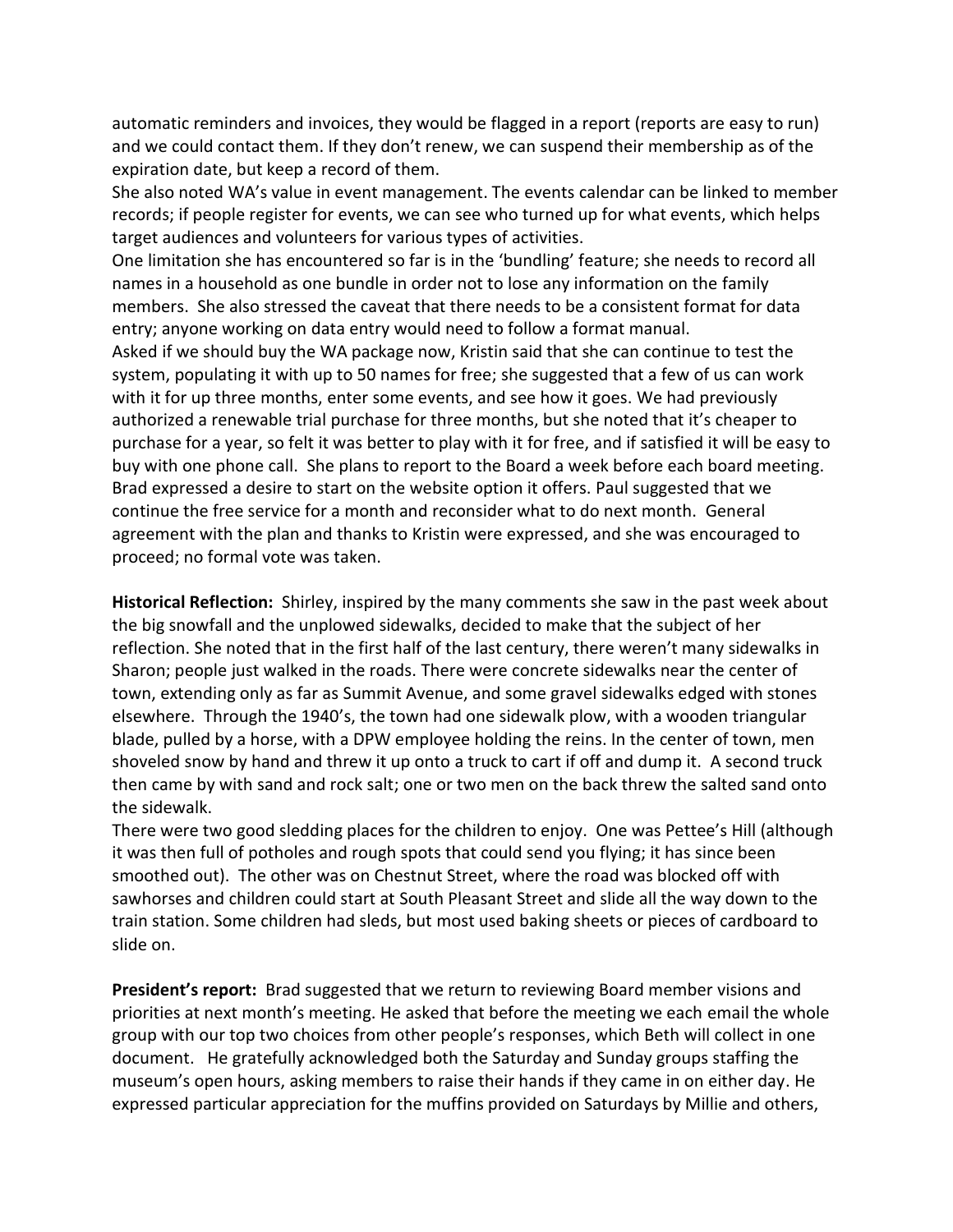recalling that small museums he consulted with in Norway served coffee and snacks (in their case waffles), which fostered community. He also complimented Maria and Carolyn's good work on Sundays (over tea but no muffins), compiling a multi-year financial summary and proposed budget, an important contribution to the Society as a whole. There was applause all around for both crews.

**Vice President's/B&G Report**: Don thanked all who helped clean up after the big storm. He also reported that the elevator company has billed us for their first service and will proceed at some point soon to load testing and phone setup that will hopefully bring us into ADA compliance and permit public use again. ADT Alarm awaits our coordination with them, and will need a credit card number before proceeding with alarm system improvements. He has also been working on membership with Kristin; he noted that we currently have 275 members (70 life members and 205 paying annual dues.)

**Treasurer's Report:** Carolyn asked for any questions on her previously submitted monthly report, which showed receipts of \$250.52, disbursements of \$2001.36, and a checkbook balance of 2257.83, with a total funds balance of \$198,248.97. She explained that the \$2.50 royalty check was from Blue Mustang Press, probably for the red book. She noted that she would need to transfer money to pay incoming bills, and proposed to take \$5000-7000 out of Sharon Credit Union CD.

**Moved (Don), seconded and voted to transfer \$7000 from the Sharon Credit Union account from the \$22,000 Sharon Credit Union CD into the checking account.**

She also reported that she had solicited three bids from accountants to replace our retiring accountant, Roy Schreiber. The best offer was from a woman in Duxbury, Marya Babson, who works with non-profits and was recommended by our old accountant. Her proposed fee was also the lowest of the three, close to what Schreiber has charged us.

**Moved (Don), seconded and voted to authorize Carolyn to make arrangements with Marya Babson to do our taxes.**

There was brief discussion of auditing our books. Carolyn expressed willingness to check on potential auditors.

**Secretary's Report:** Beth noted minor corrections to the first draft of the January minutes, and went on to report on her efforts to find and organize old meeting minutes and other Society records in the office, both on paper in the file cabinets and in the computer. She noted that she could find no minutes after 2015, and spotty records from intermittent years before 2010. Doug said that some minutes were in the archives, but probably not recent ones. Shirley had some ideas about their location and offered to meet with her; they'll figure out a time. **Moved (Paul), seconded and voted to approve the Jan. 6 minutes as corrected.**

**Archivist's Report:** Doug expressed appreciation to the Monday archives team: Jean Zaniewski, Hana Jenner, Joanne Douglas and Judy Bookbinder. He reported that all the images are prepared to go to Digital Commonwealth, and he expects word soon that DC will be ready to take them. He would like to purchase up to \$500 in archival supplies soon, including file folders and boxes to hold materials going to Digital Commonwealth, taking advantage of a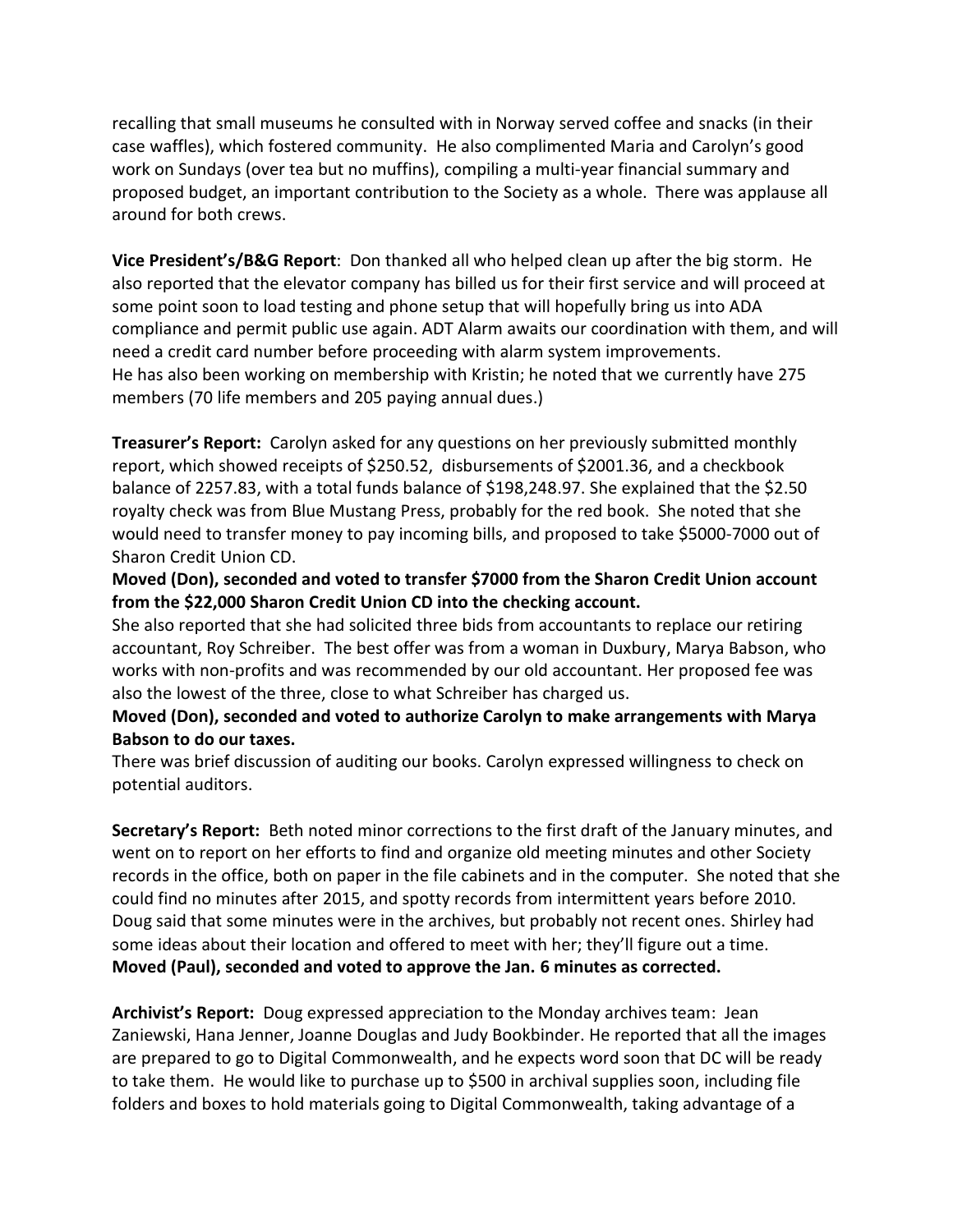Gaylord sale this month. He identified the possibility of an archival supplies mini-grant from the state Historical Records board, but timing to apply for it is very short. He is willing to use his own credit card and submit for reimbursement, or use the Society's credit card, currently in Don's possession. There was general consensus on his proceeding with the purchase, with no formal vote.

**"Sharon Memories" Program**: Debbie requested approval to host a Sharon Memories gathering on Saturday morning, May 14<sup>th</sup>, with the theme "When UFO's Came to Sharon." She noted the popularity of the last one, on music. It would begin with coffee and pastry at 9:30, with the program 10-12. She'd like it to appear in the upcoming newsletter. **Moved (Beth), seconded, and voted to approve the program as planned.**

**Newsletter:** Paul reminded people that the deadline for submitting articles to him as editor is February 7, and encouraged us to submit pictures to accompany the articles, which make the Heritage Hunter more interesting. To meet the requirements of notice for the March quarterly meeting, it needs to get to the post office for mailing by Feb 21, which means the final PDF should go to printer on Friday the 12<sup>th</sup>. Carol usually gives the printer a week, and will give them a heads-up now to expect 8 pages so they'll have paper in stock. Shirley said that while she wants to acknowledge the Donnell gift in the newsletter, she would rather not mention the amount, following the example of another organization which received the same gift and is not publicizing the amount. She noted that Mrs. Donnell was good teacher at Cottage Street School; the gift came from the estate of her son Robert Donnell (Sharon High Class of 1953). Carolyn asked if our gift had any restrictions, as the School Committee's did; Shirley replied that ours is unrestricted.

**Committees:** Brad offered to chair the Technology Committee, focusing primarily on the website. He is also responsible for appointing the Nominating Committee, and said he would like to confer with the other officers first and would prefer to renominate last year's committee but is open to other suggestions.

Debbie asked if there is an updated committee list since December. Hana said she would send out the January list, and Beth will try to capture it in a shared Google document.

Joe noted that we need to straighten out the bylaw requirements for committees to reflect actual needs and practices. Meanwhile he's willing to respond to any immediate committee needs.

Kristin has offered to co-chair the Membership Committee; Don would like to be her co-chair. Beth offered to chair or co-chair the ad hoc committee to review Bylaws and Policies.

**Budget**: Maria shared and explained a screenshot of a spreadsheet, still a work in progress, prepared with the help of Carolyn and Hana. They have tried to document trends over the years since 2012, ending with a planned budget for 2022. She will email a copy to Board members. Calling our attention to the bottom line, she noted that we consistently spend more than we take in and almost always run a substantial deficit.

On the income side, she would like to show lots of detail about income sources, to know what makes money and help us make decisions accordingly going forward.